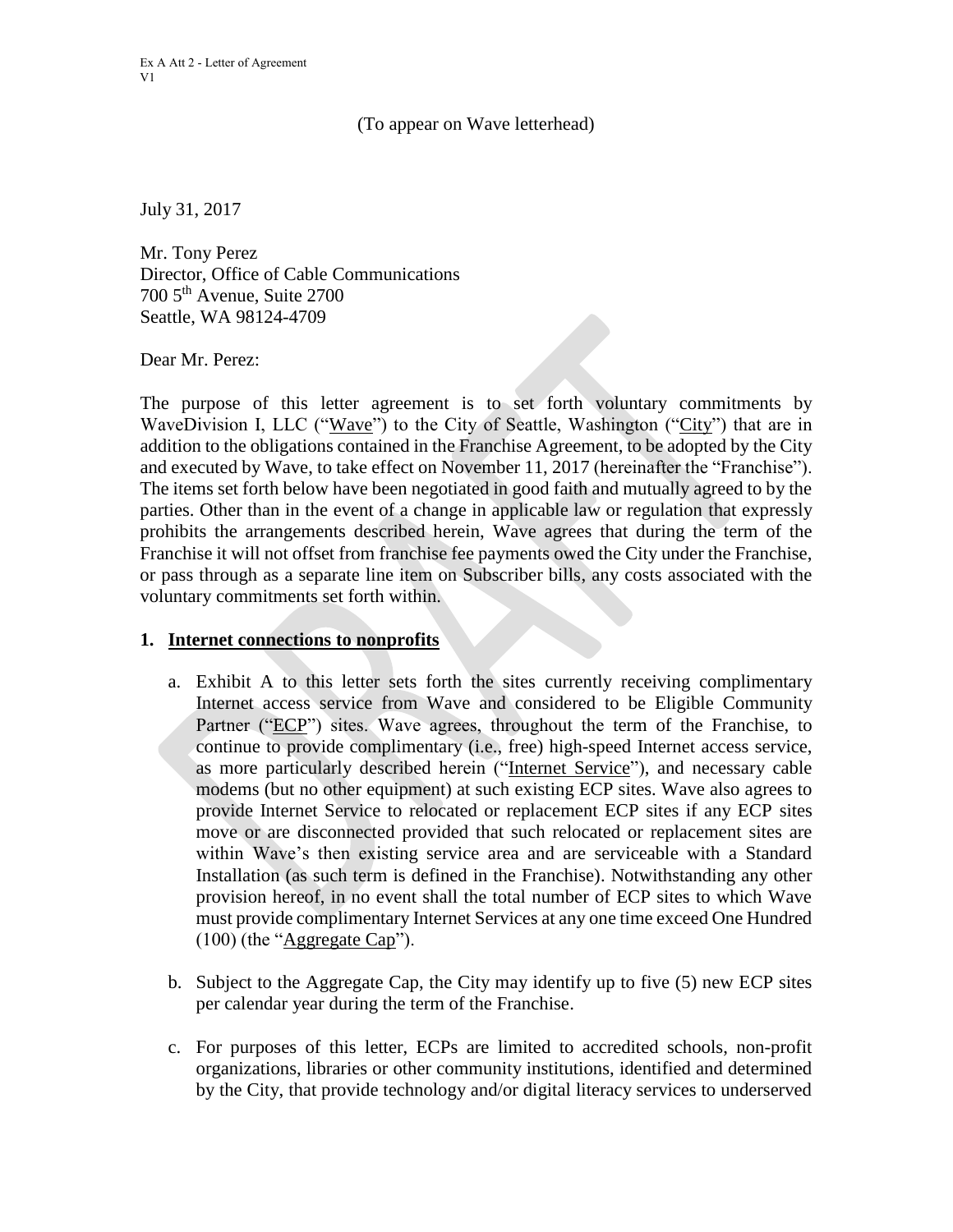or low income, vulnerable populations. The City will require that the ECPs not be permitted to resell the Internet Service and that the ECPs shall provide any individuals served access to the Internet Service free of charge. City facilities or other sites receiving Cable Service or Internet Service through other agreements with Wave will not be counted against the City's allocation under this letter agreement.

- d. If an ECP currently pays Wave for Internet Service that ECP will be entitled to receive complimentary Internet Service once the ECP's current contract, if any, with Wave has expired. Upon written request to Wave, Wave will transition any such ECP to complimentary Internet Service at its then current site within thirty (30) days.
- e. The City will provide electronic copies of a site application form to Wave and Wave will acknowledge receipt of the site application. Standard Installation of serviceable sites will be completed within 30 days of receipt of the site application form. Wave will notify the City by email within 15 business days if a site is determined not to be serviceable and will provide an explanation. Wave will work cooperatively with the affected ECP's representative to identify the best location for the new installations. If sites require construction or are delayed for other reasons, Wave will communicate with the City as to the reason for delay and expected timeline for installation. Wave will send the City verification of the completed installation within 10 business days of completion. The City and Wave agree to maintain a common installation status tracking document.
- f. For purposes of this letter, "Internet Service" is defined as and shall consist of (i) a Standard Installation to the building; (ii) one connection to a room specified by the organization (provided that Wave shall not be required to install wiring within the walls of any building); (iii) in-person or telephonic technical and customer service support to ensure the service and equipment is in working order; (iv) up to 100 static IP addresses as requested; (v) necessary cable modems (but no other equipment); (vi) and Internet access. Each site location will receive Wave's mid-level business class Internet service (a minimum of 110Mbps down as of 2017). If Wave applies data caps to ECP accounts they shall not be less than 1 terabyte of data per month. Wave will notify the ECP and the City when data caps are to be applied and under what terms, with at least 30-days' notice. Wave will inform the ECP how it can verify their monthly bandwidth usage. If an ECP exceeds the monthly cap, Wave shall provide notice and a one-month grace period with no charges so that the ECP can reduce its bandwidth consumption. If, after notice and the application of a one-month grace period, an ECP continues to use data in excess of the applicable allocation established by Wave the ECP shall be responsible for paying for such excess data consumption at Wave's then standard rates.
- g. Each ECP will be responsible for monitoring or restricting usage of the Internet Service in accordance with established practices and requirements, and for equipment installed at ECP sites.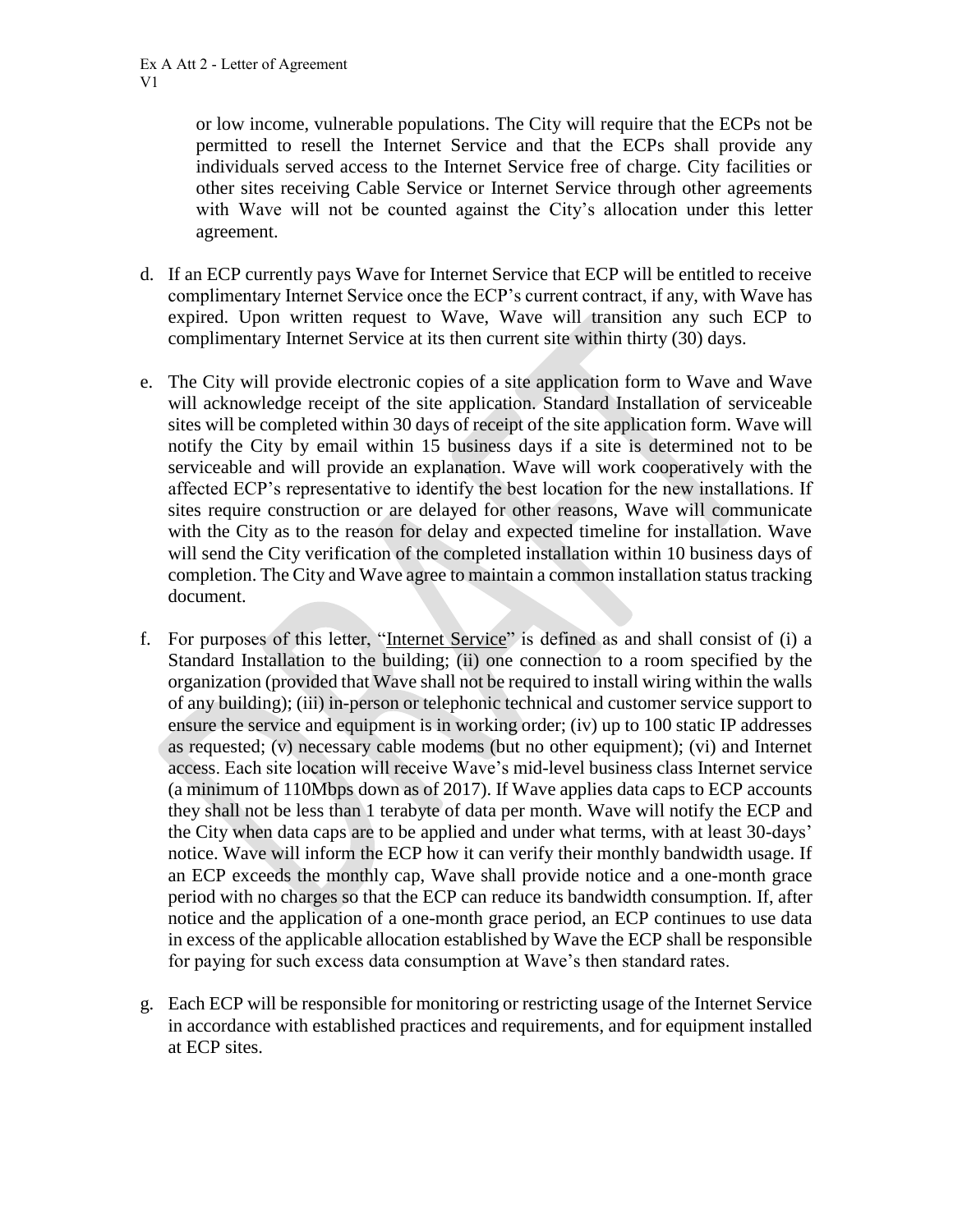Ex A Att 2 - Letter of Agreement V1

- h. Wave and the City will meet at least annually or as otherwise necessary to reconcile ECP site installation status and counts, review public awareness initiatives for the prior year and plan for the coming year, review bandwidth use, the number of members of the public accessing the Internet Service, and consider enhancements that reflect changes in technology over time.
- **2. Internet discount program.** For the term of the Franchise, Wave shall, at a minimum, provide Internet Service at a cost the greater of: (a) not to exceed ten dollars (\$10) per month per customer, or (b) the amount charged for a similar service provided by the Dominant Cable Operator serving the City ("Discounted Internet Service"), to Qualified Low Income Persons. As used herein, "Qualified Low Income Persons" means all persons with low incomes as qualified in the City's Utility Discount Program or verified by the City as living in low-income subsidized housing. Determination of qualification and identification of any persons determined to be Qualified Low Income Persons and therefore entitled to Discounted Internet Service shall be the City's sole responsibility, and shall be at the City's sole cost and expense. This voluntary commitment shall not prohibit Wave from providing a larger discount or offering the discount to other economically or physically challenged customers. The throughput rate applicable for this Discounted Internet Service will, at a minimum, be 10 Mbps downstream and 1 Mbps upstream. Wave will periodically evaluate the low income discounted downstream and upstream speeds provided by the Dominant Cable Operator in the City and will consider adjusting the speeds provided by Wave. In addition to complimentary installation and troubleshooting Wave will supply a complimentary modem/wireless router to enable secured Wi-Fi within the premises of Qualified Low Income Persons for private and noncommercial use. Installation and service for Qualified Low Income Persons under this Internet discount program shall commence within 60 days after Wave receives a completed eligibility form from the City.
- **3. Free airtime for Seattle Channel.** During the term of the Franchise, Wave will periodically meet with representatives of the Seattle Channel to discuss, and if mutually agreed, develop and implement activities and programs that promote awareness of Seattle Channel programming among Wave subscribers. By way of example, such activities and programs could include: use of ad avails, bill inserts with Seattle Channel promotional material, and web based video clips on Wave and WaveG networks.
- **4. Wi-Fi Service**. During the term of the Franchise Wave will continue to provide Wi-Fi Service in the area along 23<sup>rd</sup> Avenue between Cherry Street and Union Street in accordance with the terms of that certain Agreement between the City and Wave, dated September 13, 2016. In the event Wave is unable to maintain, after using commercially reasonable efforts, the building access agreements needed to deploy the Wi-Fi equipment in the present locations, Wave will work in good faith with the City to determine an alternative location in which to deploy the Wi-Fi Service.

In addition to the foregoing voluntary commitments and Franchise obligations, Wave agrees to meet with the City annually over the term of the Franchise to explore provision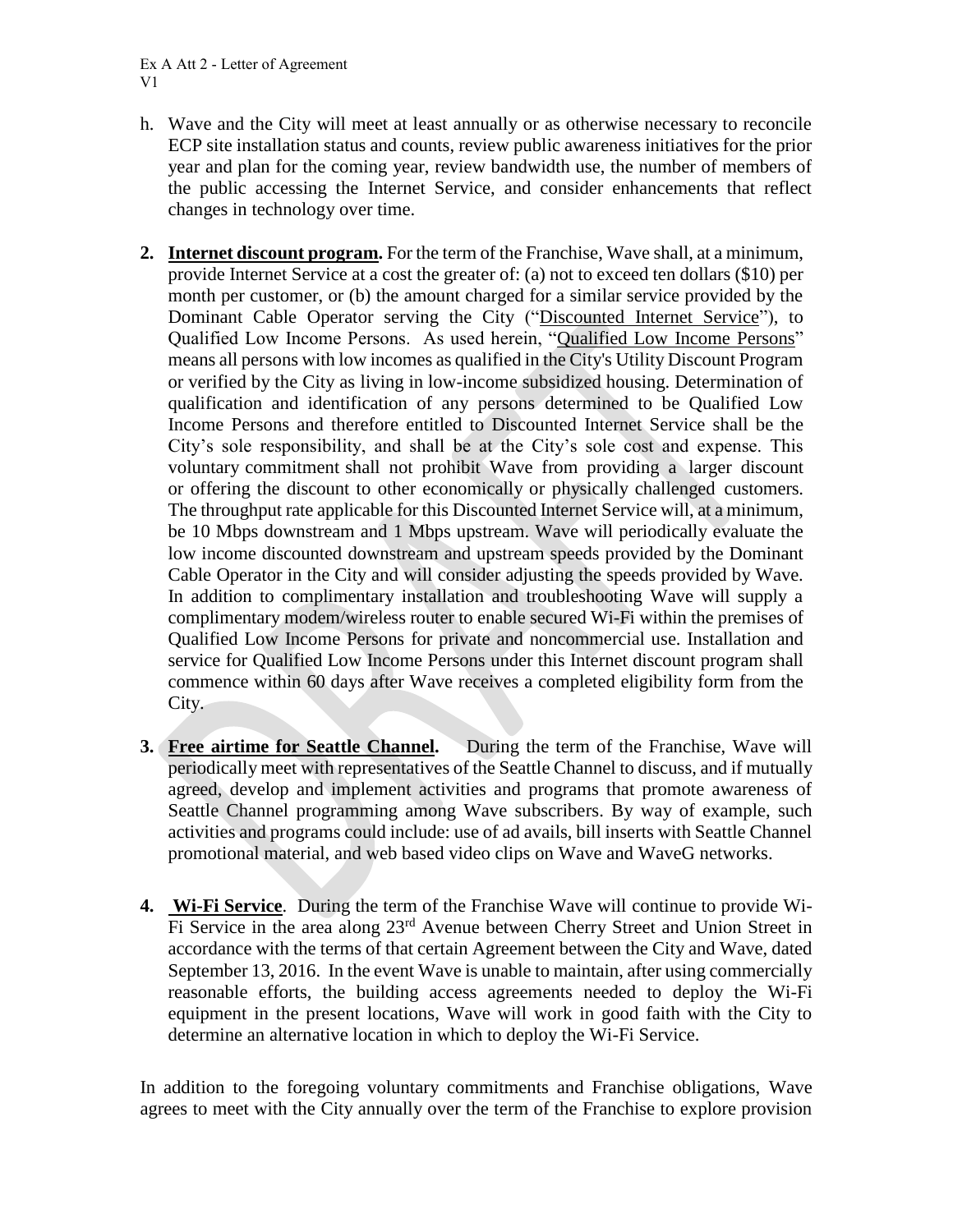of additional commitments and benefits for the City and its residents taking into account its number of subscribers. The City and Wave understand that the voluntary commitments listed in this letter supplement the obligations contained in the Franchise.

Enforcement of the terms of this Letter of Agreement shall be consistent with the enforcement procedures set forth in the Franchise. Wave stipulates that a violation of these terms by Wave may be considered by the City as a violation of the Franchise and shall subject Wave to all remedies available to the City under the Franchise and pursuant to applicable law.

| Acknowledged and agreed to this ____ day of ______________, 2017. |  |  |
|-------------------------------------------------------------------|--|--|
| <b>WaveDivision I, Inc.</b>                                       |  |  |
| By:                                                               |  |  |
| Its:                                                              |  |  |
| <b>City of Seattle, Washington</b>                                |  |  |
| By:                                                               |  |  |
| Its:                                                              |  |  |
|                                                                   |  |  |
|                                                                   |  |  |
|                                                                   |  |  |
|                                                                   |  |  |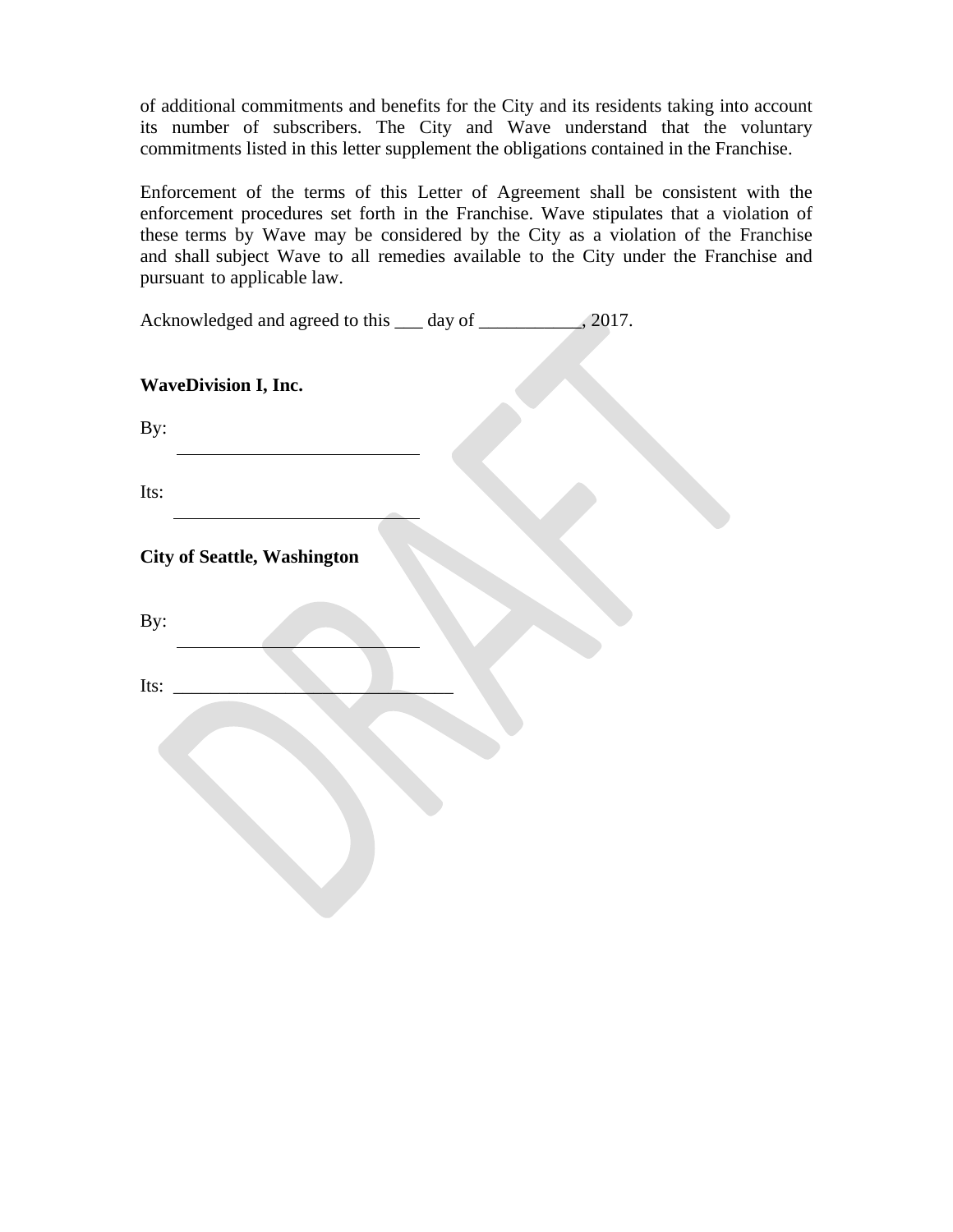## **Exhibit A**

| <b>Community Center</b>                                                                               | <b>Address</b>                         | <b>Zip</b> | <b>Contact</b>                            |
|-------------------------------------------------------------------------------------------------------|----------------------------------------|------------|-------------------------------------------|
| <b>Chinese Information &amp; Service</b><br>Center (CISC)                                             | 611 S Lane St                          | 98104      | <b>Karia Wong</b>                         |
| <b>Yesler Community Center</b>                                                                        | 917 E Yesler Way                       | 98122      | <b>Asfaha Lemlem</b>                      |
| <b>Special Technology Access</b><br><b>Resource Center (STAR)</b><br><b>Seattle Housing Authority</b> | 2121 26th Ave. S                       | 98144      | <b>Oscar Esalante</b>                     |
| <b>Garfield Community Center</b>                                                                      | 2323 East Cherry St                    | 98122      | Keller, Bill                              |
| <b>Helping Link</b>                                                                                   | 1032 S. Jackson St.,<br><b>Suite C</b> | 98104      | <b>Minh Duc</b><br><b>Nguyen</b>          |
| <b>City of Seattle: Central</b><br><b>Neighborhood Service Center</b>                                 | 2301 S. Jackson ST<br><b>Suite 208</b> | 98144      | <b>Derrick Hall</b>                       |
| <b>Reel Grrls</b>                                                                                     | <b>1409 21st Ave</b>                   | 98122      | <b>Ilona Rossman</b><br>Ho                |
| <b>International District Community</b><br>Center                                                     | 719 8th Ave S                          | 98104      | <b>Young Pham</b>                         |
| <b>SHA: International Terrace</b>                                                                     | 202 6th Ave S. #103                    | 98104      | <b>Ellen Zlontz</b>                       |
| <b>Urban League of Metropolitan</b><br><b>Seattle</b>                                                 | <b>105 14th Ave</b>                    | 98122      | <b>Pamela Banks</b>                       |
| <b>Oromo Community</b><br><b>Organization In Seattle &amp; King</b><br>County                         | 2718 S. Jackson ST                     | 98144      | Galmesa<br>Elemo                          |
| The Boys and Girls Club of King<br><b>County Rotary Branch</b>                                        | 201 19th Ave S.                        | 98122      | <b>Charles Parris</b>                     |
| <b>Garfield Teen Life Center</b>                                                                      | <b>428 23rd Ave</b>                    | 98122      | <b>Kevin</b><br><b>Roberson</b>           |
| <b>Eritrean Community In Seattle &amp;</b><br><b>Vicinity</b>                                         | 2402 E. Spruce ST                      | 98122      | Abraham<br><b>Gyesus</b>                  |
| <b>Tigrean Community Association</b><br><b>Center</b>                                                 | 1902 Yesler Way                        | 98122      | <b>Asfaha Lemlem</b>                      |
| <b>Wing Luke Asian Museum</b>                                                                         | 719 S. King ST                         | 98104      | <b>David Chattin-</b><br><b>McNichols</b> |
| <b>Seattle Indian Center</b>                                                                          | 611 12th Ave S Suite<br>300            | 98144      | Carla Jo                                  |
| <b>Washington Cash: Ventures</b>                                                                      | 1501 Pike Place Suite<br>521           | 98101      | <b>Gylan Green</b>                        |
| <b>Washington Community</b><br><b>Alliance for Self-Help</b>                                          | 2100 24th Ave S. Suite<br>380          | 98144      | <b>Gylan Green</b>                        |
| Multimedia Resources and<br><b>Training Institute</b>                                                 | 2301 S. Jackson ST<br><b>Suite 103</b> | 98144      | <b>Assaye Abunie</b>                      |
|                                                                                                       |                                        |            |                                           |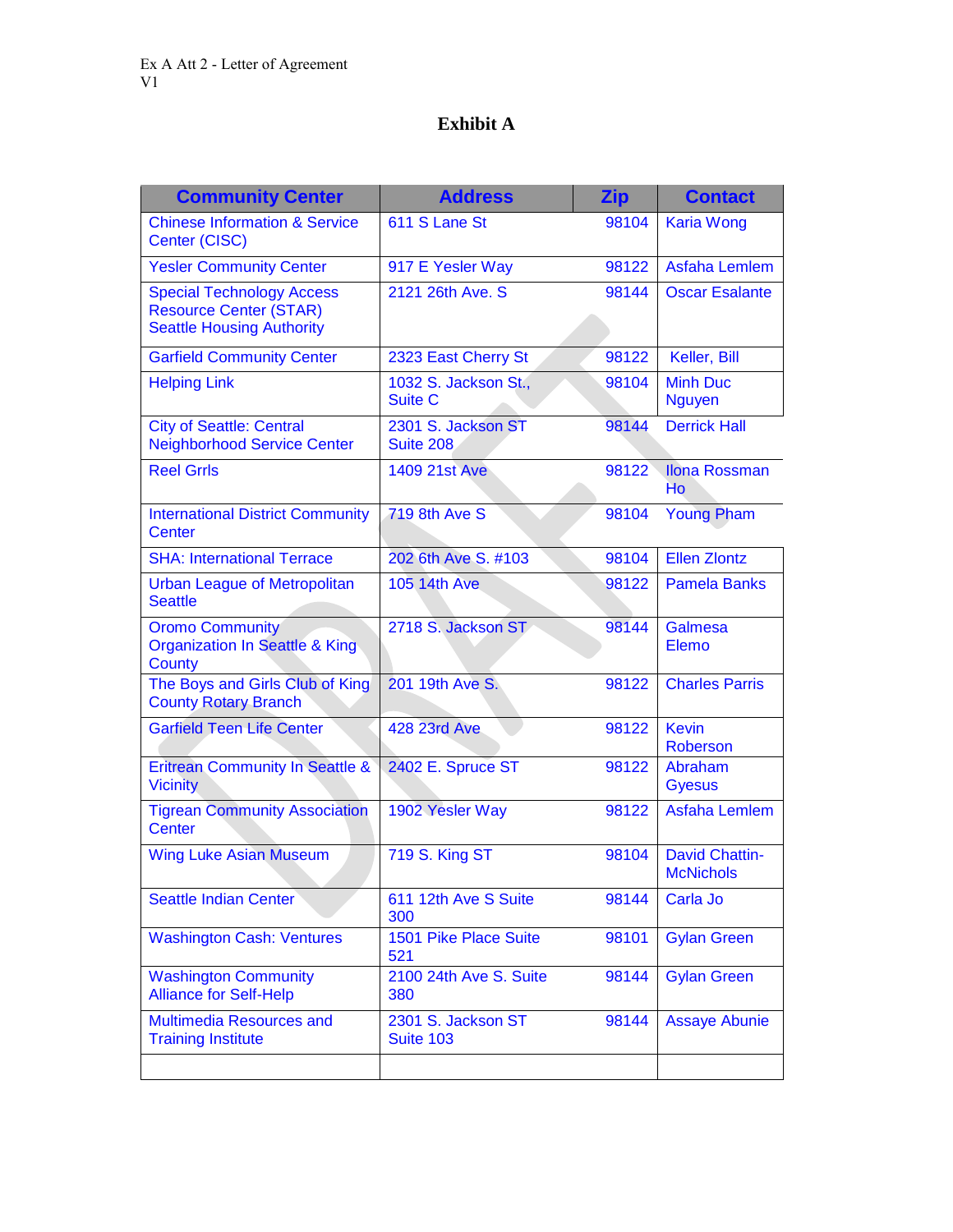| <b>Interlm Community</b><br><b>Development Association</b>       | 310 Maynard Ave S            | 98104 | <b>Andrea Akita</b>                  |
|------------------------------------------------------------------|------------------------------|-------|--------------------------------------|
| <b>Hollow Earth Radio</b>                                        | 2016 E. Union ST             | 98122 | <b>Garrett Kelly</b>                 |
| <b>Yesler Terrace Job Connection</b>                             | 825 Yesler Way, LL           | 98104 | Andrew J<br>Lofton                   |
| <b>Columbia Legal Services</b>                                   | 101 Yesler Way, Suite<br>300 | 98104 | <b>Mike Katell</b>                   |
| <b>Atlantic Street Center</b>                                    | 2103 S. Atlantic Street      | 98144 | <b>Edith Elion</b>                   |
| <b>Denise Louie Education Center</b>                             | 801 S. Lane ST               | 98104 | <b>Katrina</b><br><b>Paradine</b>    |
| <b>The Colwell Apartments</b>                                    | 111 Yale Ave N.              | 98109 | <b>Paul Lambros</b>                  |
| <b>Jefferson Community Center</b>                                | 3801 Beacon Ave S            | 98108 | <b>Ken Owens</b>                     |
| <b>Denise Louie Education Center</b>                             | 5333 15th Ave S              |       | <b>Katrina</b><br><b>Paradine</b>    |
| <b>Denise Louie Education Center</b>                             | 3327 Beacon Ave S            |       | <b>Katrina</b><br><b>Paradine</b>    |
| <b>Denise Louie Education Center</b>                             | 606 Maynard Ave Bld<br>101   |       | <b>Katrina</b><br><b>Paradine</b>    |
| Nikkei Manor                                                     | 700 6th Ave S.               | 98104 | Nikkei Manor                         |
| <b>Saint Charles Apartments</b>                                  | 619 3rd Ave                  | 98104 | <b>Paul Lambros</b>                  |
| <b>Gatewood Apartments</b>                                       | <b>107 Pine Street</b>       | 98101 | <b>Paul Lambros</b>                  |
| <b>Youth Tutoring Program (Yesler</b><br>Terrace)                | 825 Yesler Way               | 98104 | <b>SIENG</b><br><b>DOUANGDALA</b>    |
| <b>Scargo/Lewiston Apartments</b>                                | <b>2209 1st Ave</b>          | 98121 | <b>Paul Lambros</b>                  |
| <b>The Mockingbird Society</b>                                   | 2100 24th Ave S. Ste<br>240  | 98144 | <b>Jim Theofelis</b>                 |
| <b>Casa Latina</b>                                               | 317 17th Ave S               | 98144 | <b>Hilary Stern</b>                  |
| <b>Bryant Manor Computer</b><br><b>Learning center</b>           | 1801 E. Yesler Way           | 98122 | <b>Makini Magee</b>                  |
| <b>International District Housing</b><br><b>Alliance</b>         | 601 S. King ST Suite 305     | 98104 | <b>Andrea Akita</b>                  |
| <b>The Cal Anderson Apartments</b><br>(Plymouth Housing Group)   | 400 Broadway                 | 98122 | <b>Paul Lambros</b>                  |
| Plymouth on Stewart (Plymouth)<br><b>Housing Group)</b>          | <b>116 Steward St</b>        | 98101 | <b>Paul Lambros</b>                  |
| The Frye Hotel - LIHI                                            | 223 Yesler Way               | 98104 | <b>Tiffany Mueller</b>               |
| <b>Connections - Downtown</b><br><b>Emergency Service Center</b> | <b>505 3rd Ave</b>           | 98104 | <b>Maria Metzler</b>                 |
| <b>Langston Hughes</b>                                           | 104 17th Ave S.              | 98144 | <b>Royal Alley-</b><br><b>Barnes</b> |
| <b>Northwest African American</b><br><b>Museum</b>               | 2300 S. Massachusetts<br>ST  | 98144 | <b>Maurice Jones</b>                 |
| <b>Pike Market Senior Center</b>                                 | 85 Pike Street Suite 200     | 98101 | <b>Jeannie Falls</b>                 |
| <b>Ernestine Anderson Place - LIHI</b>                           | 2010 S. Jackson ST           | 98144 | <b>Jill Davies</b>                   |